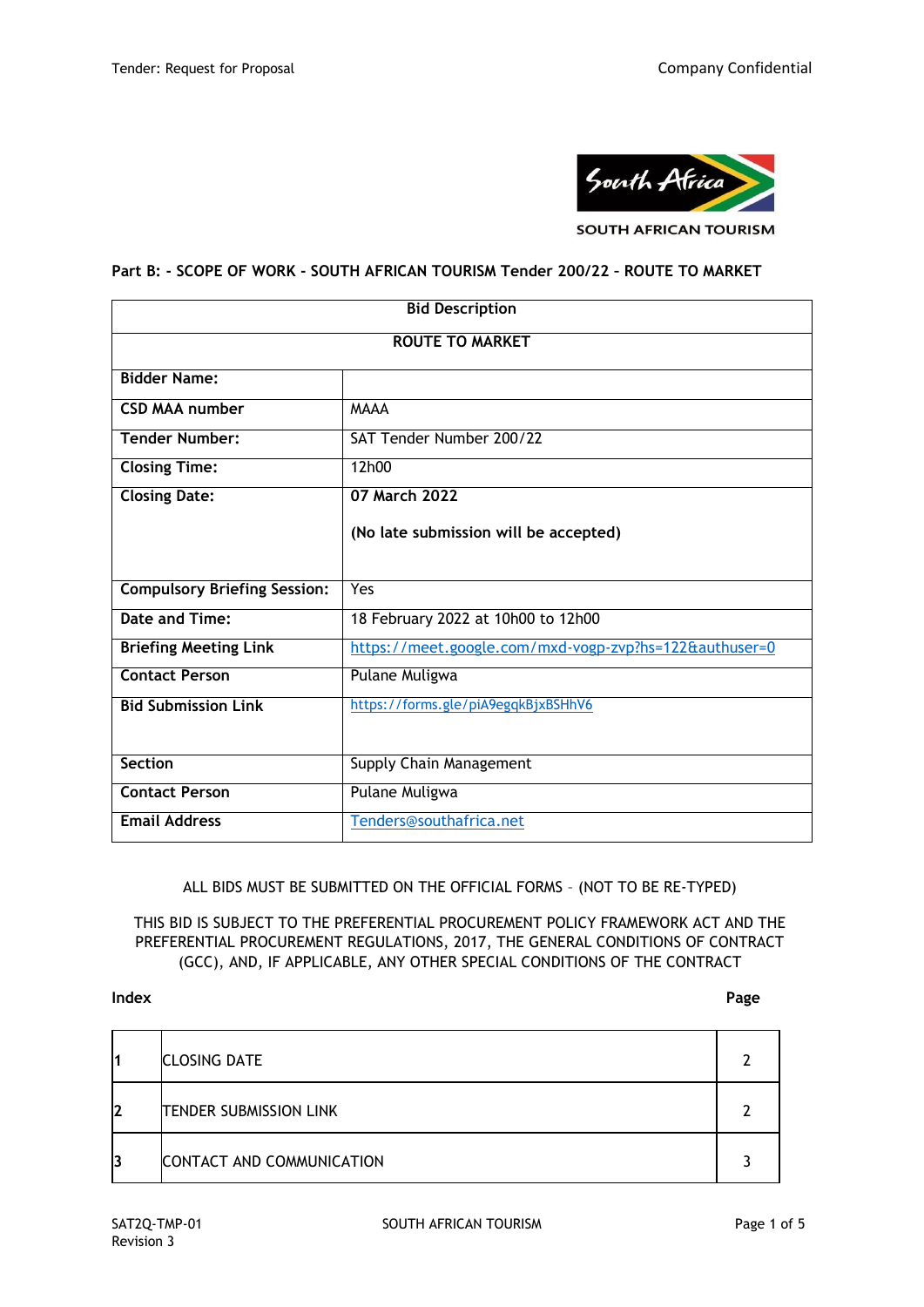| 14 | <b>SCOPE OF WORK</b> |  |
|----|----------------------|--|
|    |                      |  |

#### **1 CLOSING DATE**

The closing date for the submission of proposals is **07 March 2022 at 12:00pm.** No late submissions will be accepted.

#### **2 TENDER SUBMISSION LINK**

2.1 Bidders must submit their proposal using the below link.

<https://forms.gle/piA9egqkBjxBSHhV6>

Should bidders encounter any issues with the submission link, queries must be directed in writing to [tenders@southafrica.net](mailto:tenders@southafrica.net)

Prospective tenderers must periodically review <http://www.southafrica.net/gl/en/corporate/page/tenders> for updated information or amendments about this tender before due dates.

- 2.2 Failure on the part of the tenderer to sign/mark this tender form and thus to acknowledge and accept the conditions in writing or to complete the attached forms, questionnaires, and specifications in all respects, may invalidate the tender.
- 2.3 Tenders must be completed in black ink where mechanical devices, e.g., typewriters or printers, are not used.
- 2.4 Tenderers will check the numbers of the pages and satisfy themselves that none are missing or duplicated. No liability will be accepted regarding claims arising from the fact that pages are missing or duplicated.

# **3 CONTACT AND COMMUNICATION**

- 3.1 A nominated official of the bidder(s) can make enquiries in writing to the specified person, Ms Pulane Muligwa, via email at [tenders@southafrica.net.](mailto:%20tenders@southafrica.net) Bidder(s) must reduce all telephonic enquiries to writing and send to the above email address.
- 3.2 Bidders are to communicate any technical enquiries through the nominated official in writing no later than **21 February 2022.**

All responses will be published by **25 February 2022** on the following links:

[https://www.southafrica.net/gl/en/corporate/page/tenders;](https://www.southafrica.net/gl/en/corporate/page/tenders) and

# 3.3. VALIDITY PERIOD

The tender proposal must remain valid for at least five (5) months after the tender due date. All contributions/prices indicated in the proposal and other recurrent costs must remain firm for the period of the contract.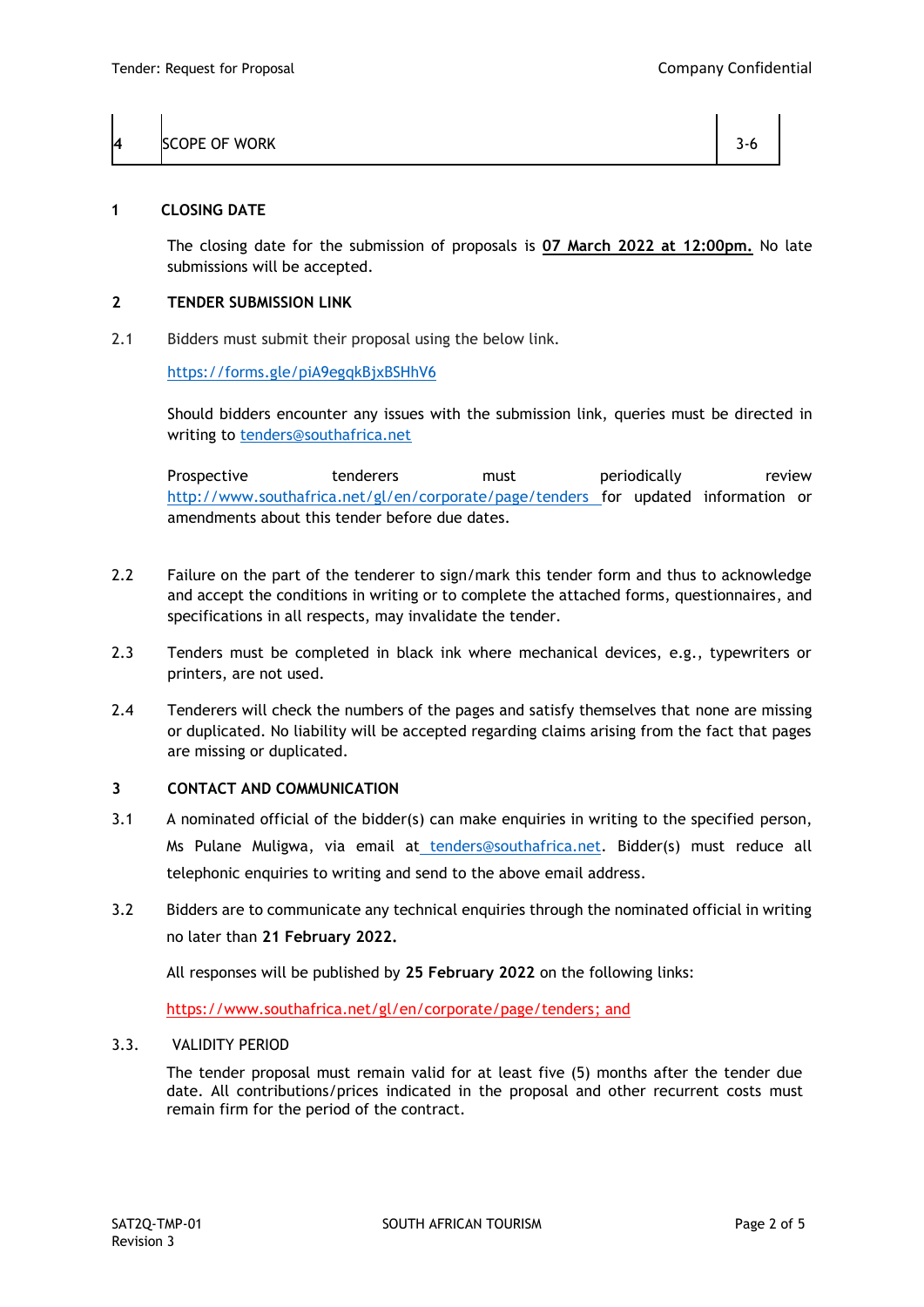# **4 SCOPE OF SERVICES**

#### **4.1 Scope of work**

The South African Tourism (SAT) is the official destination marketing organisation whose mandate is to create demand and promote the country as the preferred tourist destination. The organisational mission is to drive tourism growth to benefit the economy of South Africa, through focused targeted marketing efforts across key international markets and the domestic market. The organisation's mission to drive tourism growth is founded on increasing the return on marketing expenditure through focused activities against key source markets. At the centre of South Africa's competitive advantage is the ability to invest in sound market insights that enable South African Tourism to make informed business and strategic decisions, further empowering South African Tourism with tools to maximise the economic potential of tourism for the country and its people.

At the core of South African Tourism operations sits the commitment to make insights-driven decision-making through sound research and analytics. While South African Tourism has invested heavily in building the knowledge bank of tourism information over the past decade or more, it is critical that South African Tourism improves its efforts in leading and being equipped with strategic and actionable insights that help the business achieve its key business objectives.

Through this tender, South African Tourism is looking to appoint a suitably qualified market research company to provide strategic advisory services with a reputable track record and vast experience in this field to develop a Route to Market (Market Entry Strategy). The Route to Market Strategy allows South African Tourism to gain an in-depth understanding of the selected markets and effectively tap into the potential of these markets that will support the marketing of South Africa and the recovery of the tourism industry.

# **4.2 Background to the study**

South African Tourism is a research lead organisation, and the insights gained from research are one of the key success factors in the markets we operate in. However, due to the COVID-19 pandemic and the significant impact on travel behaviours and consumption, consumers were impacted adversely by this pandemic and thus changed their travel and tourism consumption. In alignment with this, South African Tourism has since updated its Market Prioritisation & Investment Framework (MPIF) to identify priority markets to optimise its marketing investments across the identified targets and distributing resources, that will assist it in the recovery of the tourism industry and the growth of tourism to achieve its objectives.

The Route to Market Strategy will cover a combination of the below six markets. Depending on cost, South African Tourism may or may not include all six markets

- USA
- Canada
- **France**
- **Italy**
- Russia
- Japan

The Route to Market strategy will need to include a thorough analysis of each market, identify the potential segments of consumers to focus on and the related messages and channels to use, recommendations on investments, both financial and human resources, that will be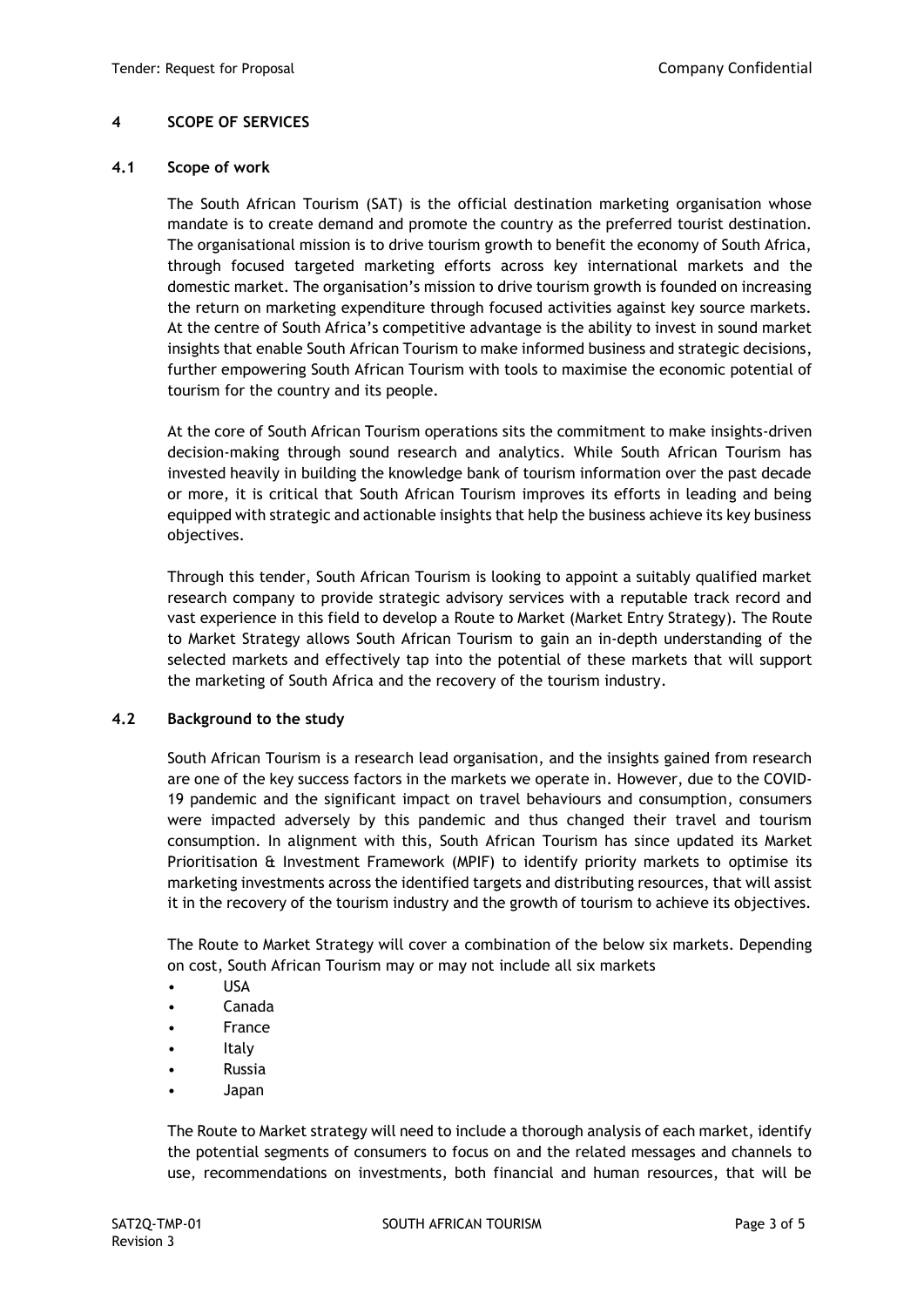required to succeed in these markets; key performance indicators to measure successes and how it will be measured.

# **4.3 Objectives of the study**

The primary purpose of the Route to Market Strategy is to develop an entry strategy to gain an in-depth understanding of the markets to tap into the potential of the markets effectively. Considering the potential of these six markets as attractive source markets for SA Tourism, the Route to Market Strategy framework needs to cover factors such as political and economic landscape, consumer and competitive review, access to information and tourism outflows, and highlight market characteristics that should influence SA Tourism's financial and human resource investment plans. The project will need to answer the following key questions for each country under consideration:

- Macro-economic market conditions
	- o What is the macro-economic and tourism landscape of each market?
	- o What potential do the markets hold for SA Tourism in terms of outbound tourism
	- o How do the local business and regulatory environment work (including the impact of COVID-19)?
	- o How do they affect SA Tourism's market entry options? (visas, airlift, etc.)
- Trade and competitive landscape impact on SA Tourism's Market Entry
	- o How does the tourism trade market structure affect SA Tourism's entry into the markets?
	- $\circ$  How does each market's travel and tourism value chain look, who are the key players and the ideal partners for SA Tourism to leverage?
	- o What can SA Tourism learn from competing destinations that have successfully penetrated the markets?
	- o How does SA Tourism position South Africa as a business events destination in the markets?
- Tourism consumer behaviour (including in-depth consumer needs and market segments)
	- o Who are the primary consumer segments in the market?
	- $\circ$  What are the inherent travel needs and behaviours of the key consumer segments?
	- o How can the key segments be approached for long-haul travel?
	- $\circ$  What are the shifts in travel patterns and behaviours in these markets due to the COVID-19 pandemic?
	- o What messaging and communication channel should SA Tourism use to best reach the segments?
- Resources required to operate in the market
	- o What is the most suitable strategy to enable SA Tourism to successfully enter the focus markets?
	- o What is the most efficient and effective plan that SA Tourism should implement to enter the markets?
	- o What investments and resources are required to support the implementation plan?
	- o What key metrics should be employed to track the performance of the strategy in the coming years?
	- $\circ$  How can SA Tourism effectively manage and leverage the trade channels in these markets?
	- o Investment model evaluation includes the need for in-country operators vs